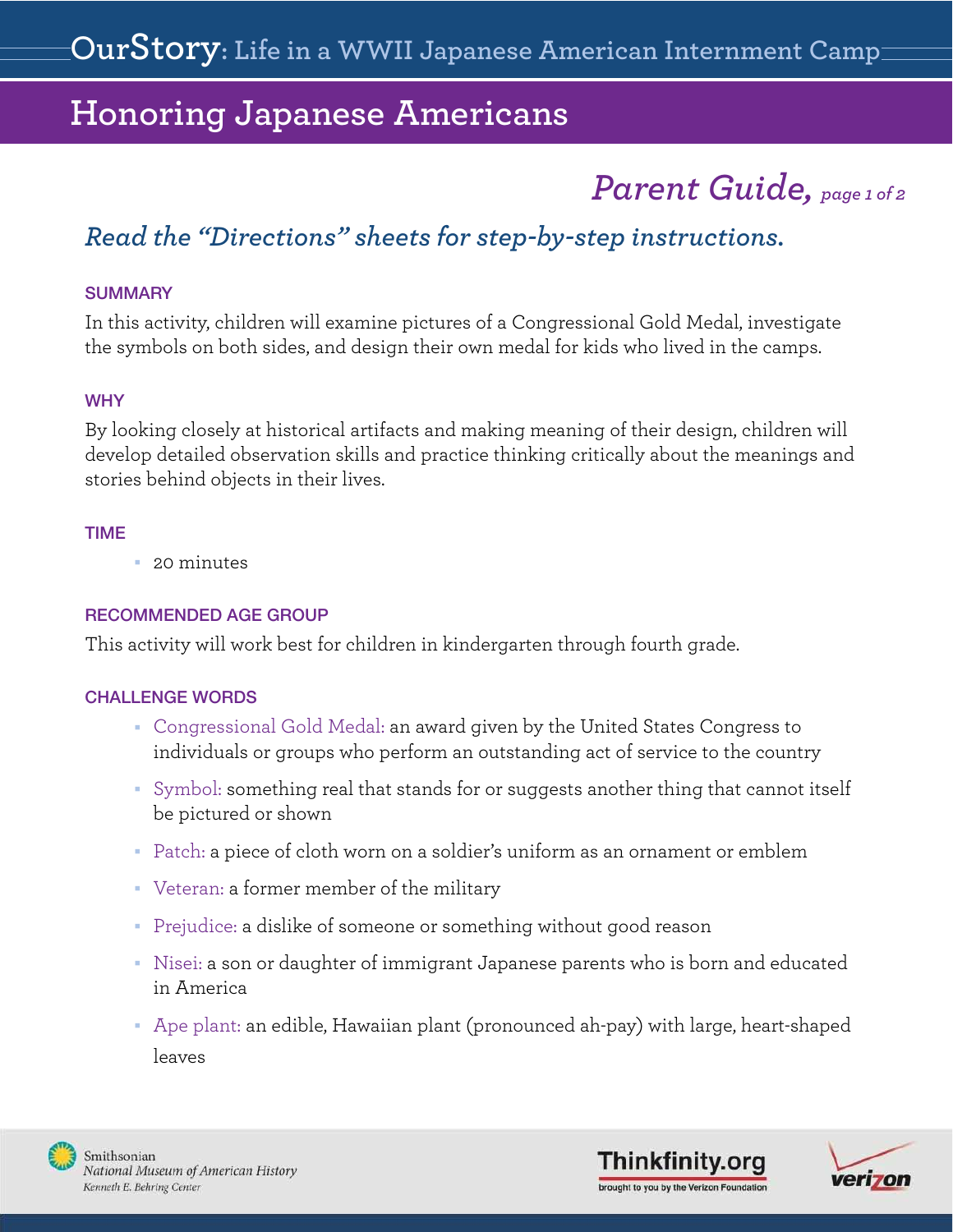# *Parent Guide, page 2 of 2*

### GET READY

- <sup>n</sup> Read *Baseball Saved Us* together. This book tells the story of a Japanese American community coming together to build a baseball field in an internment camp during World War II. For tips on reading this book together, check out the Guided Reading Activity (*http://americanhistory.si.edu/ourstory/pdf/internment2/internment\_ reading.pdf*).
- Read the Step Back in Time sheets.

### YOU NEED

- <sup>n</sup> [Directions sheets](#page-4-0) *(attached)*
- <sup>n</sup> [Step Back in Time sheets](#page-2-0) *(attached)*
- [ThinkAbout sheet](#page-2-0) *(attached)*
- <sup>n</sup> *Baseball Saved Us* book *(optional)*
- <sup>n</sup> [Images of the Congressional Gold Medal](#page-9-0)
- Pen, pencil, or markers

More information at *http://americanhistory.si.edu/ourstory/activities/internment/.*





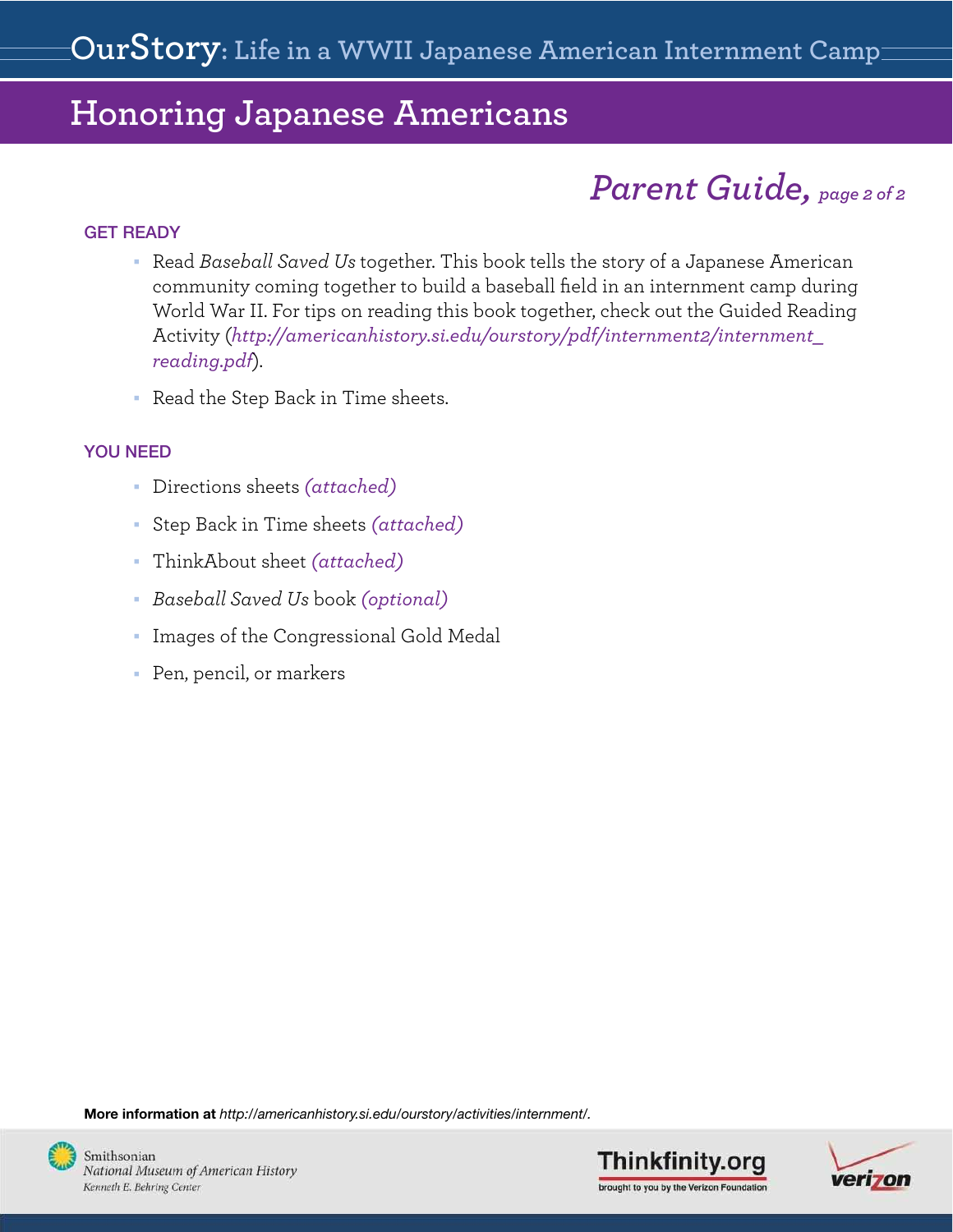# *Step Back in Time, page 1 of 2*

<span id="page-2-0"></span>**For more information, visit the National Museum of American History website**  *http://americanhistory.si.edu/ourstory/activities/internment/***.**

On December 7, 1941, Japan attacked<br>the United States naval base at Pear the United States naval base at Pearl Harbor, Hawaii. The next day, the United States government went to war with Japan. The government was afraid that Japanese Americans might threaten the country's safety. On February 19, 1942, President Franklin Roosevelt signed a law that allowed the military to remove Japanese Americans from some parts of the country, and move them to new places.



In the spring of 1942, scenes like this were repeated in every Japanese American community along the Pacific Coast. [Dorothea Lange, Courtesy of National Archives]

The Japanese Americans weren't given a lot of time to pack, sell, or store their things. Families were allowed to take only what they could carry. Some families were lucky enough



Two children and their father await baggage inspection at an assembly center in 1942. [Dorothea Lange, Courtesy of National Archives]

to have neighbors or friends to care for their things. Others had to leave behind family pets, special toys, and many memories.

**Assembly centers** were the first stop for these Japanese Americans before the **internment camps** were ready. The **assembly centers** were not designed for housing–in fact, some people had to live in horse stalls! The food was bad, the living space was dirty, and there were not enough doctors to take care of all the people. Sadly, some had to stay in assembly centers for months before moving to an **internment camp**.



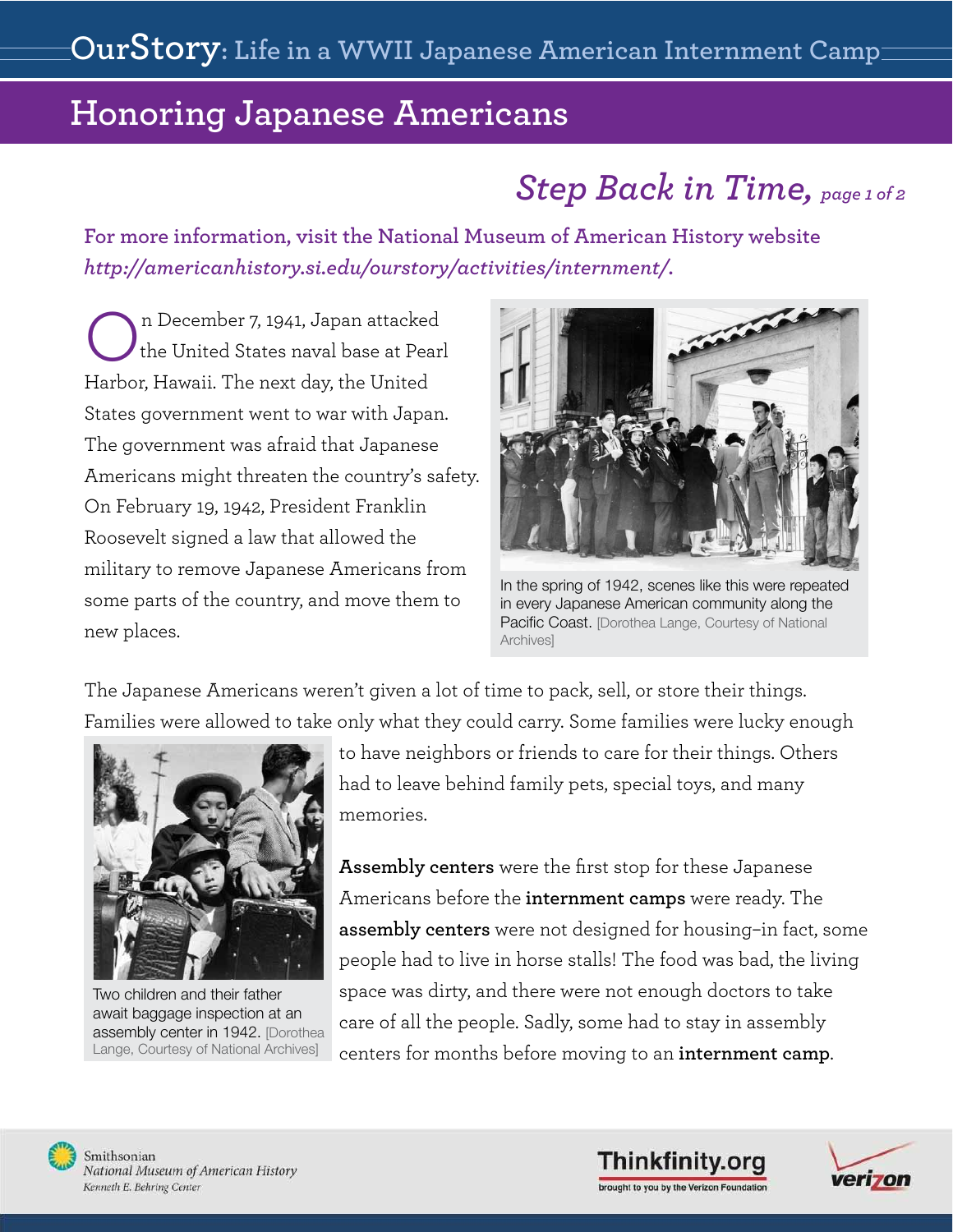# *Step Back in Time, page 2 of 2*

The **internment camps** were located far away from other people and towns. They were fenced in and guarded by soldiers. Families lived in rough buildings called **barracks** where many people stayed together in a small space. They were cold in the winter and hot in the summer. The bathrooms and kitchen were in separate buildings from the bedrooms, so adults and children had to wait in line to take a bath or get a meal.

Even though the Japanese Americans lost many of their basic rights, they tried to create a community within the camps. Kids went to school and formed Boy Scout troops, played on sports teams, and went to dances. Grown-ups had jobs, played cards, and formed clubs like the Parent Teacher Association.



A man washes his face in a basin. There was no running water at the camps. [Courtesy of National Archives]

**Assembly center:** fairgrounds, racetracks, and other public places where Japanese Americans were held after being removed from their own homes until permanent internment camps could be built

**Internment camps:** a barbed wire fenced in area built by the U.S. government to imprison the Japanese Americans.

**Barracks:** a large, poorly built structure in the camps in which many families lived





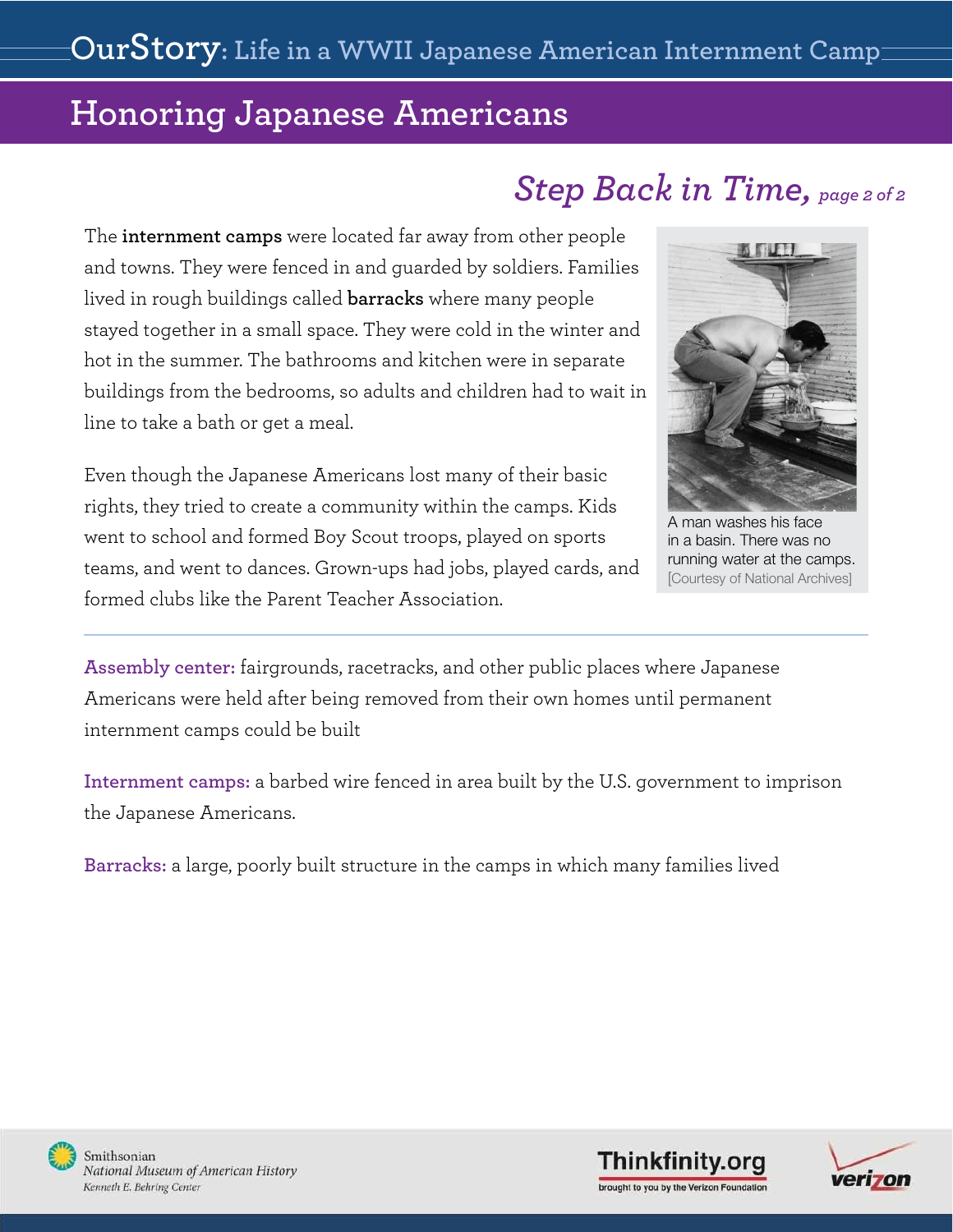# *Directions*

## <span id="page-4-0"></span>*For adults and kids to follow together.*

- 1. Read through the Step Back in Time sheets or *Baseball Saved Us*.
- 2. Take a close look at the pictures of the **[Congressional Gold Medal](#page-9-0)** that was presented to the 442nd Regimental Combat Team, the 100th Infantry Battalion, and **Nisei** serving in the Military Intelligence Service. These were the units made up of Japanese American soldiers from internment camps and Hawaii, where there is a large population of Japanese descent. Use the questions on the ThinkAbout sheets to talk about the medal.
- 3. Design your own medal for the kids who lived in the camps.
	- . What interested you most about life in the camps?
	- How would you represent that on a medal?
	- <sup>n</sup> Would you use just one picture, or many?
	- How would you lay out the images on the medal?

**For more activities about Japanese American internment and** *Baseball Saved Us***, visit** *http://americanhistory.si.edu/ourstory/activities/internment/***.**





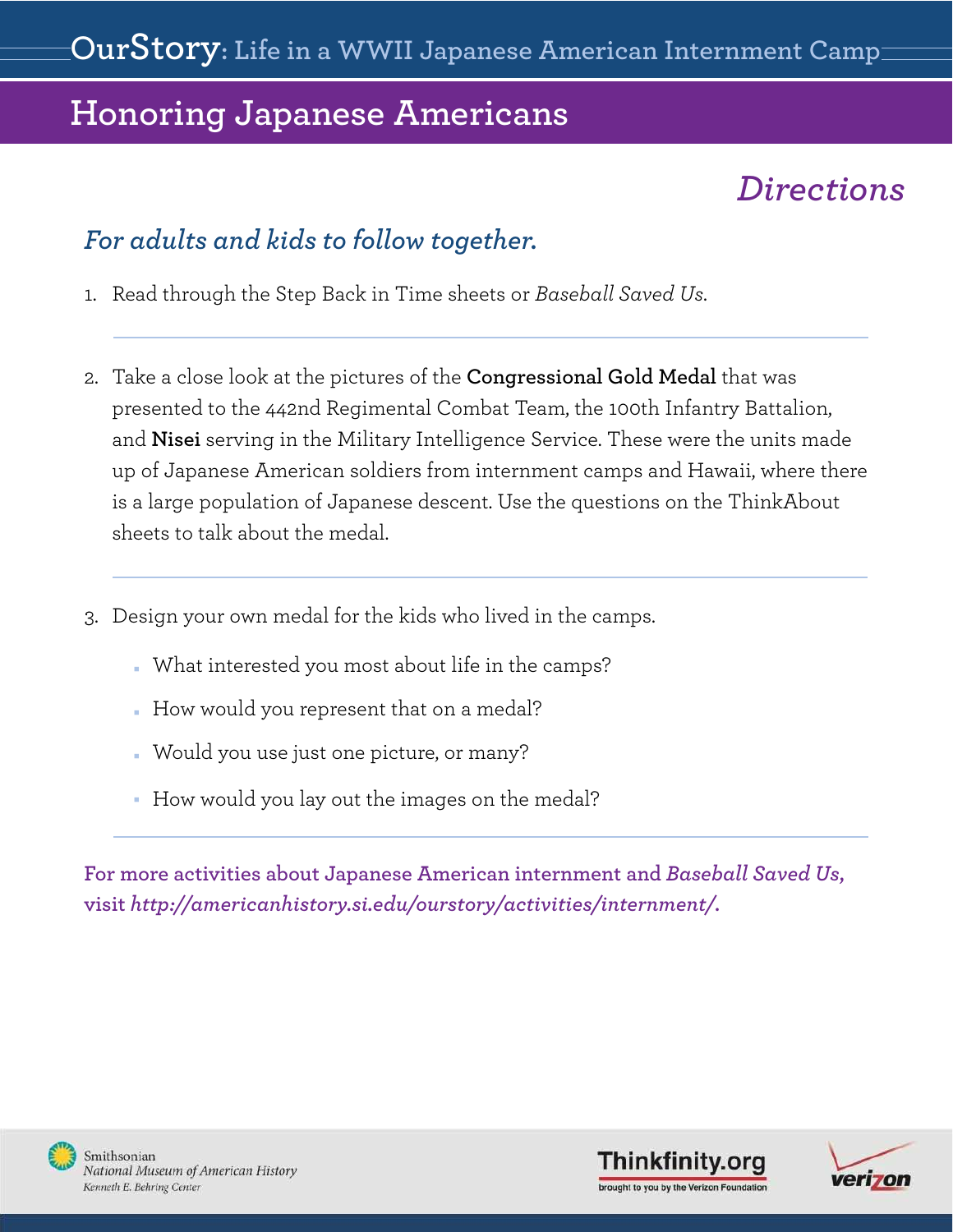# *ThinkAbout, page 1 of 4*

## *Talk about the Congressional Gold Medal.*

- 1. Look closely at the front and back side of the **Congressional Gold Medal**. First, think about its physical features–what does it look and feel like?
	- $W<sub>hat</sub>$  What color is it?
	- n Can you make any guesses about its size, or weight?
	- <sup>n</sup> Can you tell what it is made of? Is it natural or man-made?
	- How would you lay out the images on the medal?
- 2. Second, think about how its construction–how was it made?
	- Is it hand-made or machine made?
	- **Nas** it made in a mold or in pieces?
	- How has it been put together?
- 3. Next, think about its function–what was it made for?
	- How is the object used?
	- n Think about the prejudice that Japanese Americans faced before, during, and after World War II in the United States. Do you think the medal has more than one meaning?



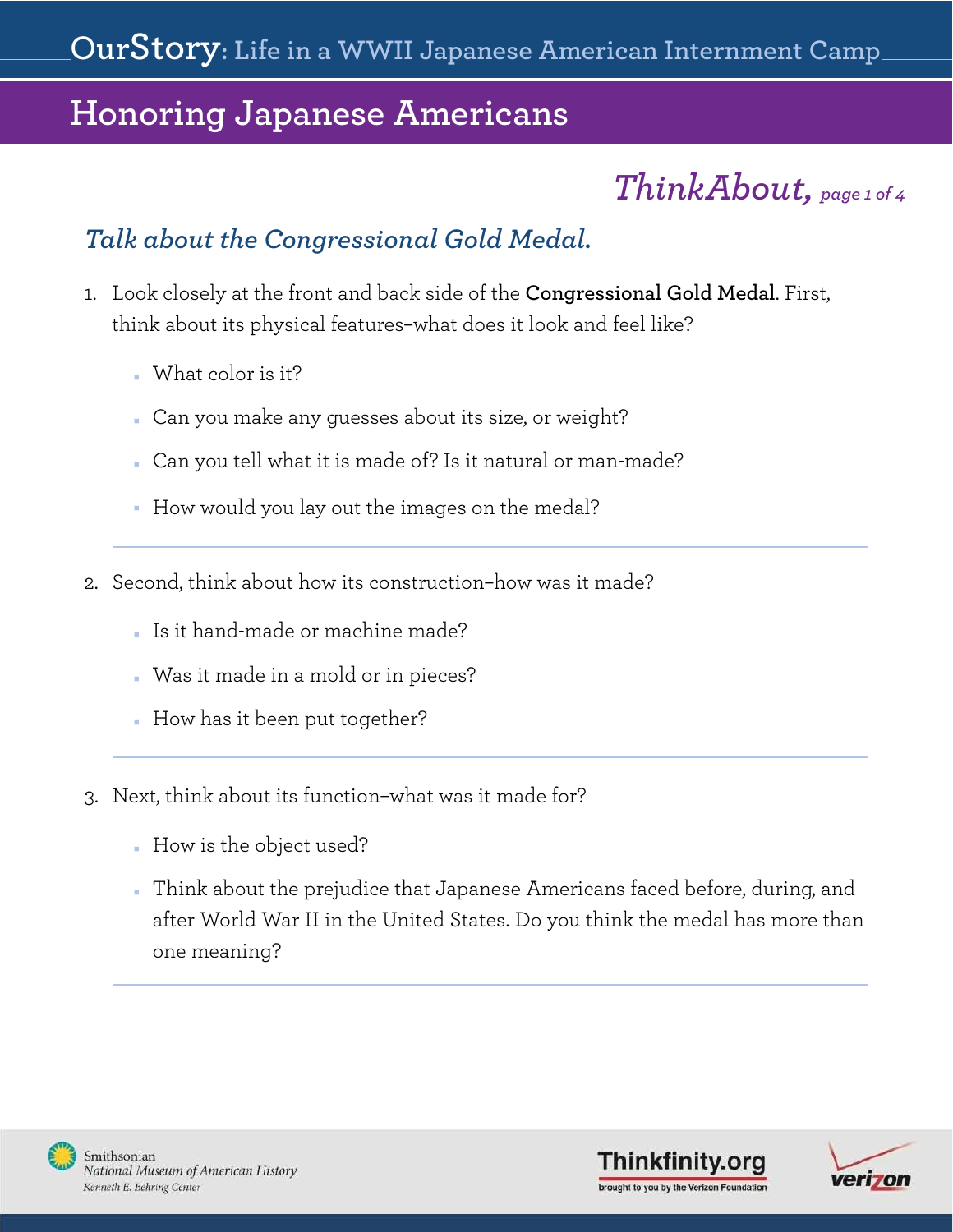*ThinkAbout, page 2 of 4*

- 4. Finally, consider its design–are there special pictures or words on it?
	- Does it do the job it was supposed to do?
	- . Were the best materials used?
	- <sup>n</sup> Is it decorated? How is it decorated? Can you make any guesses as to what the decorations mean?
	- Do you like the way it looks? Would other people like it?
- 5. How many people are pictured on the front of the medal, and what are they holding? Who do you think they are? What can you see in the background of the medal?
- 6. Depicted on the back of the medal are **patches** from each of the military branches in which Japanese American soldiers served. How do the **patches** reflect the jobs of each unit?





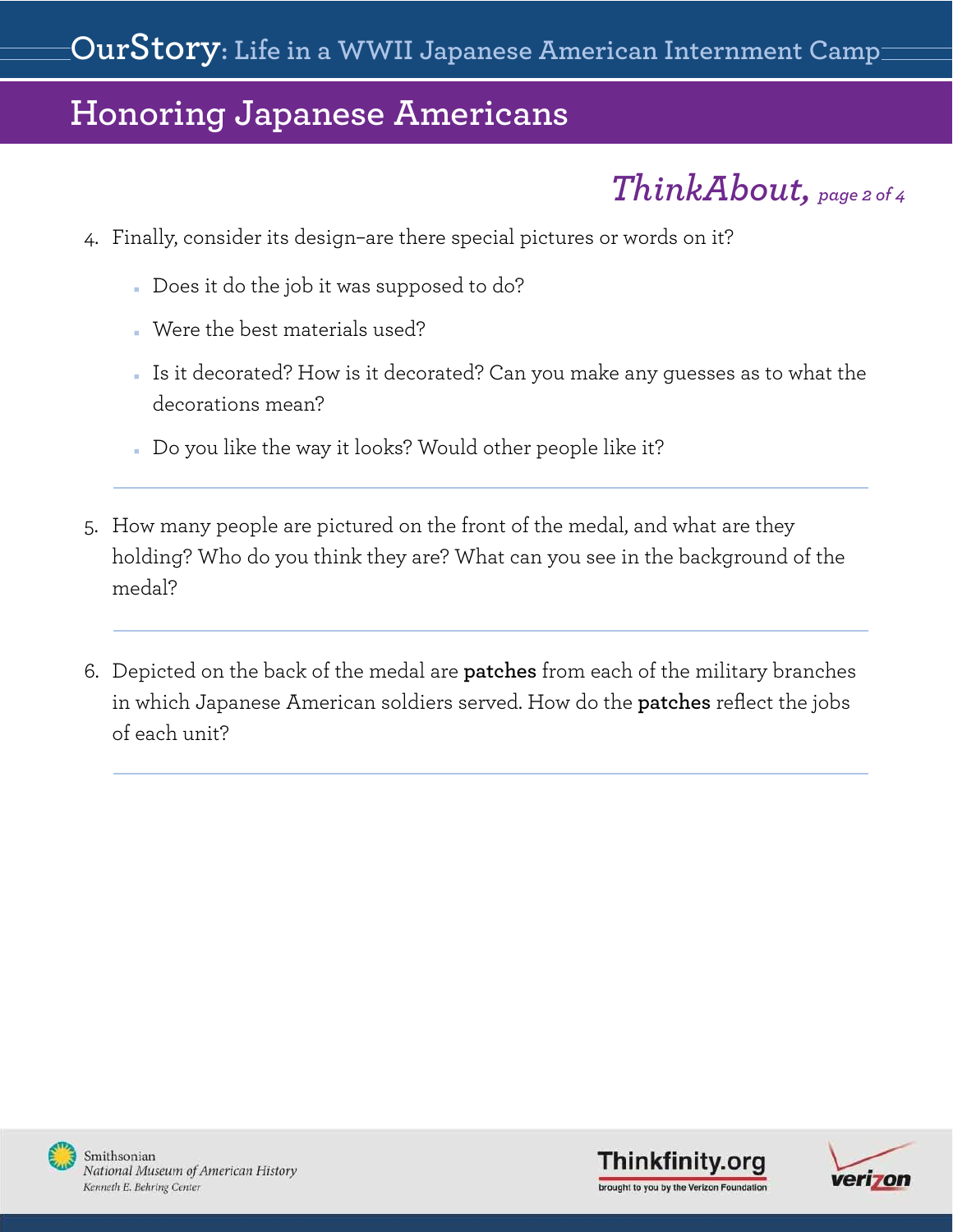# *ThinkAbout, page 3 of 4*

### *Create your own medal design.*

- 1. The **Congressional Gold Medal** was given to Japanese American soldiers to honor them for their service during World War II. But what about the average Japanese Americans who were held in internment camps during the war? Do you think they should receive a special honor?
- 2. Imagine that you have been asked to create a medal to give to the kids who lived in the internment camps. What would you include in the design of the medal?
	- . What interested you most about life in the camps?
	- How would you represent that on a medal?
	- <sup>n</sup> Would you use just one picture, or many?
	- . How would you layout the images on the medal?
- 3. Use crayons, markers, or colored pencils to decorate the front and back side of a meda[l \(next page\).](#page-8-0)





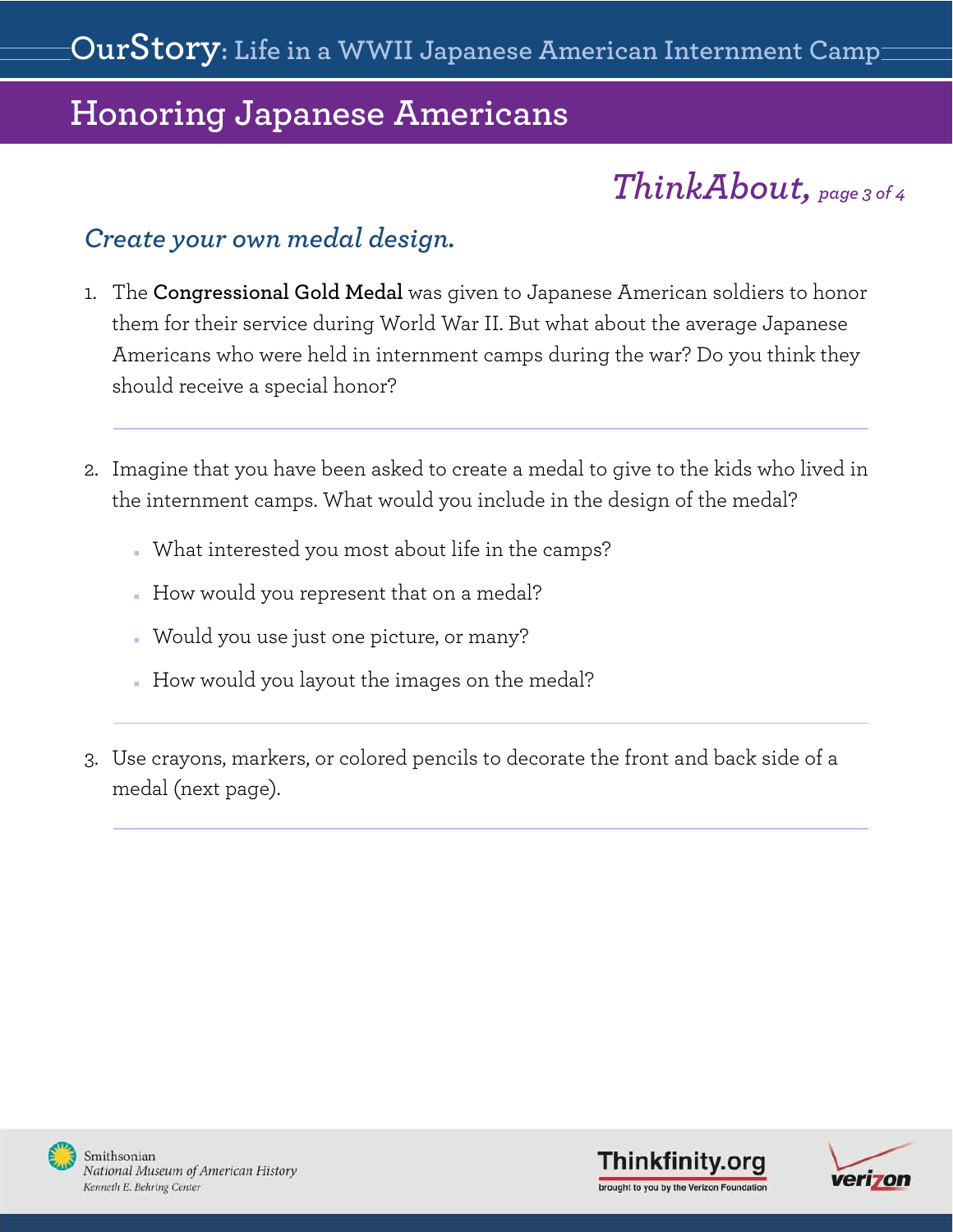# *ThinkAbout, page 4 of 4*

<span id="page-8-0"></span>

National Museum of American History Kenneth E. Behring Center

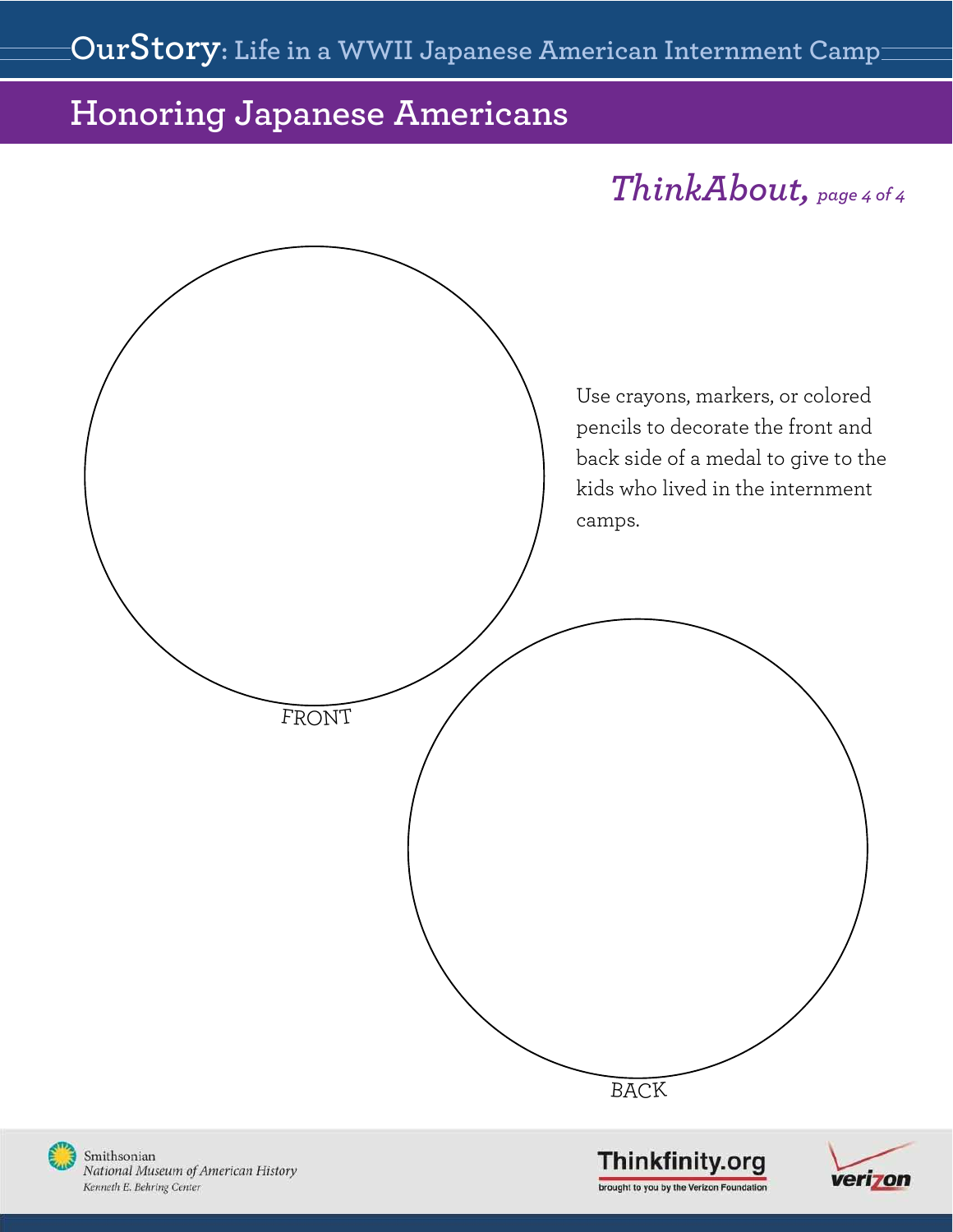# <span id="page-9-0"></span>*Images of the Congressional Gold Medal, page 1 of 2*



Awarded to the 442nd Regimental Combat Team, the 100th Infantry Battalion, and Nisei serving in the Military Intelligence Service

FRONT







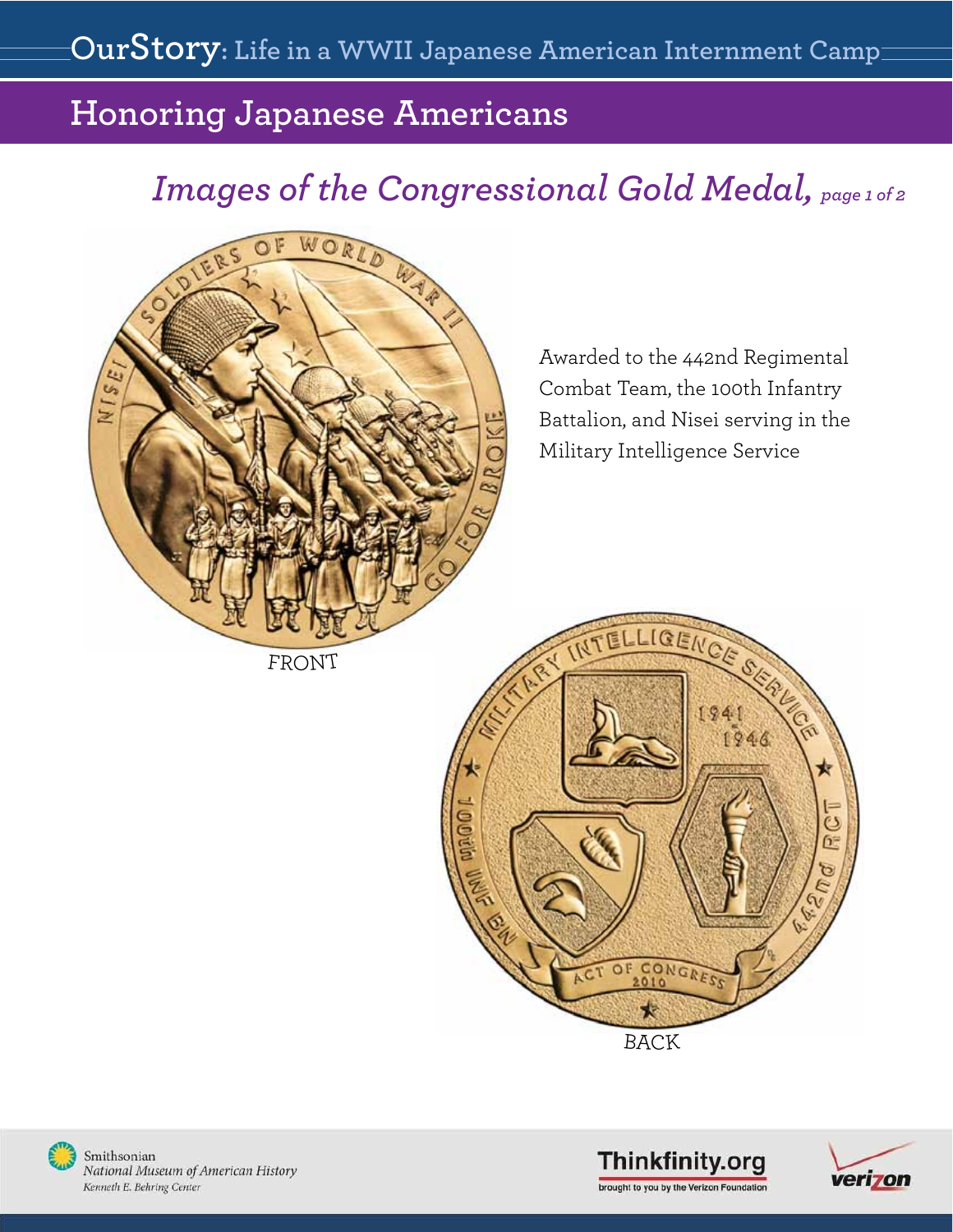# *Images of the Congressional Gold Medal, page 2 of 2*

Even though many of their families were living in internment camps, American men of Japanese descent served as soldiers in the U.S. Army. Today, many people think it is unfair that Japanese Americans were fighting to protect the freedom of Americans while their own families were locked up in internment camps.

The Japanese American soldiers proved to be excellent fighters and received many medals for their bravery. Their success helped change the minds of some people who didn't want Japanese Americans living in their communities, but there was still plenty of **prejudice** to face when the internment camps were closed after the end of World War II.







The **Nisei** volunteer soldiers produced a **patch** design of their own. It depicts a silver hand holding the torch of liberty aloft. By August 1945, 18,000 Japanese American soldiers wore this **patch** with pride.

**Nisei** soldiers also served in the Military Intelligence Service, performing secret intelligence work against the Japanese military. The sphinx, a traditional military intelligence **symbol**, indicates watchfulness, wisdom, and silence.

Many of the soldiers in this battalion were from Hawaii. The leaf is from an **ape plant**  and symbolizes protection in Hawaiian culture. The helmet is similar to one that would have been worn by a native Hawaiian leader.



National Museum of American History Kenneth E. Behring Center